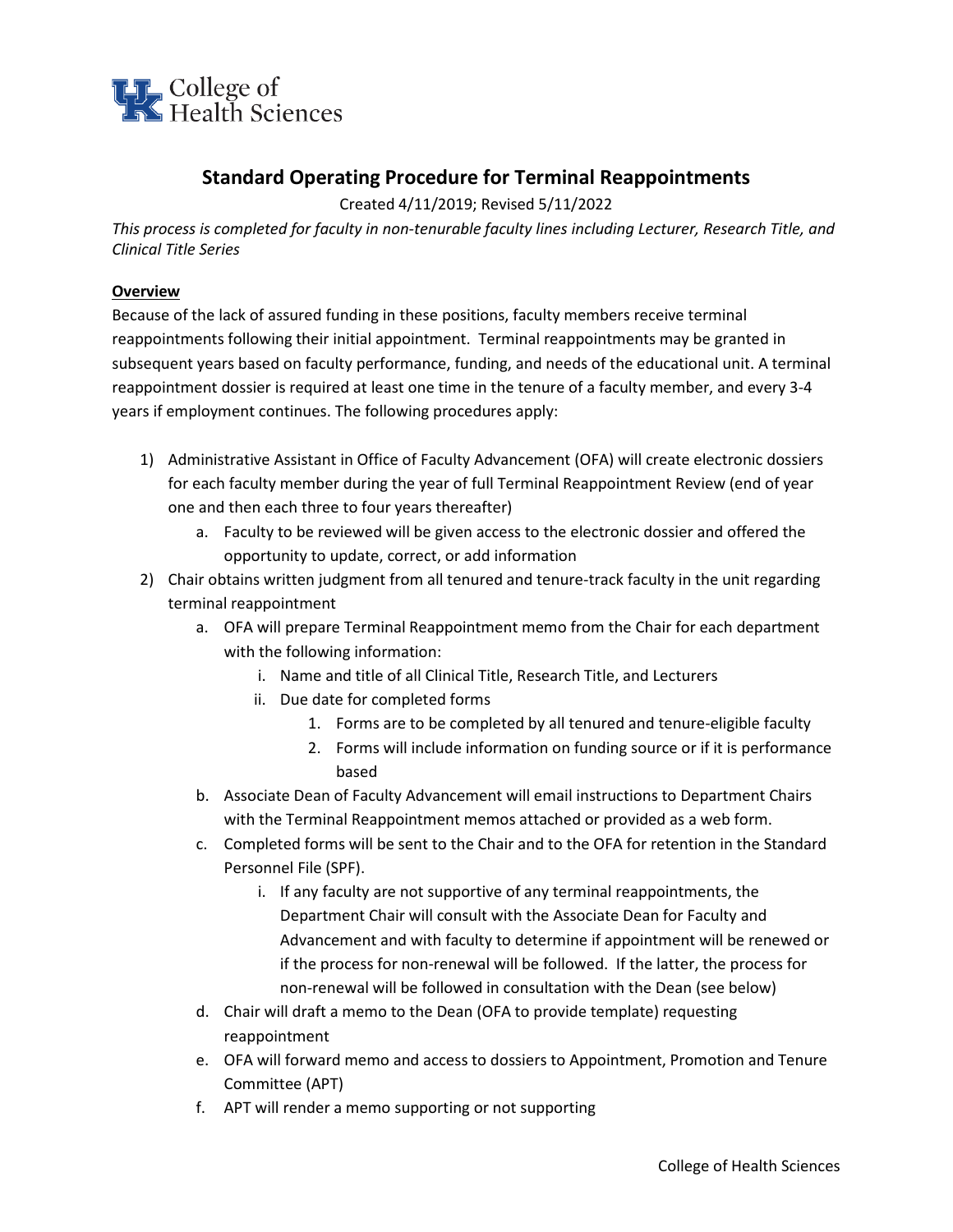

## **Standard Operating Procedure for Terminal Reappointments**

Created 4/11/2019; Revised 5/11/2022

- 3) Administrative Assistant (GK) will forward Chair request memo and APT recommendation to the Dean along with access to the dossier.
- 4) The Dean will provide a memo with recommendation.
- 5) Administrative Assistant (GK) will add all supporting documents to the dossier and move the Terminal Reappointment Dossier to the SPF.
- 6) Once Terminal Reappointment process is completed, OFA will move forward with Reappointment process as outlined in the SOP for Reappointments.
	- a. OFA will send Notice of Academic Appointment (E02) to the faculty member for signature (include in the comment section the date of Terminal Reappointment Review)
	- b. Subsequent Terminal Reappointment will be processed without full review as noted above except each 3-4 years). Date of full review will be included on E02.

#### **Additional Information about Process:**

- 1) The Terminal Reappointment dossier process shall occur in year 1 of employment and each 3-4 years thereafter.
- 2) When annual terminal reappointment does not include a review, the E02 generated will include the date the dossier review was conducted,

#### **Overview for non-renewal**

The terms "decision not to reappoint" and "non-renewal of appointment" have the same meaning – i.e. an employment decision that terminates a faculty person's employment as of the last day of the individual's current appointment, thereby foreclosing the possibility of reappointment for a subsequent year. The terms are used interchangeably in the regulations.

For a decision **not to reappoint (non-renewal),** the Dean has final decision-making authority.

*Notification of non-renewal of appointment at the end of the first year of service shall be given not later than March 1 if the appointment expires at the end of that year or three (3) months in advance if the one-year appointment terminates during the academic year. (GR X.B.1.e.) If in the second year, a memo for non-renewal must be sent not later than December 15 or six (6) months in advance if the appointment terminates during the academic year.* 

- 1) The Chair initiates the process for a decision not to reappoint. (AR 2:1-1.VIl.A.1.)
- 2) The Chair is responsible for assembly of a dossier associated with a faculty personnel recommendation. (AR 2:1-1.VIl.E.1.) (See checklist for Non-renewal/Terminal Reappointments)
- 3) The necessary contents for faculty personnel actions are specified in Appendix II (Dossier Contents) to AR 2:1-1. (AR 2:1-1.VIl.E.1.)
- 4) The required dossier contents for a decision not to reappoint are:
	- a. Educational Unit Administrator's recommendation